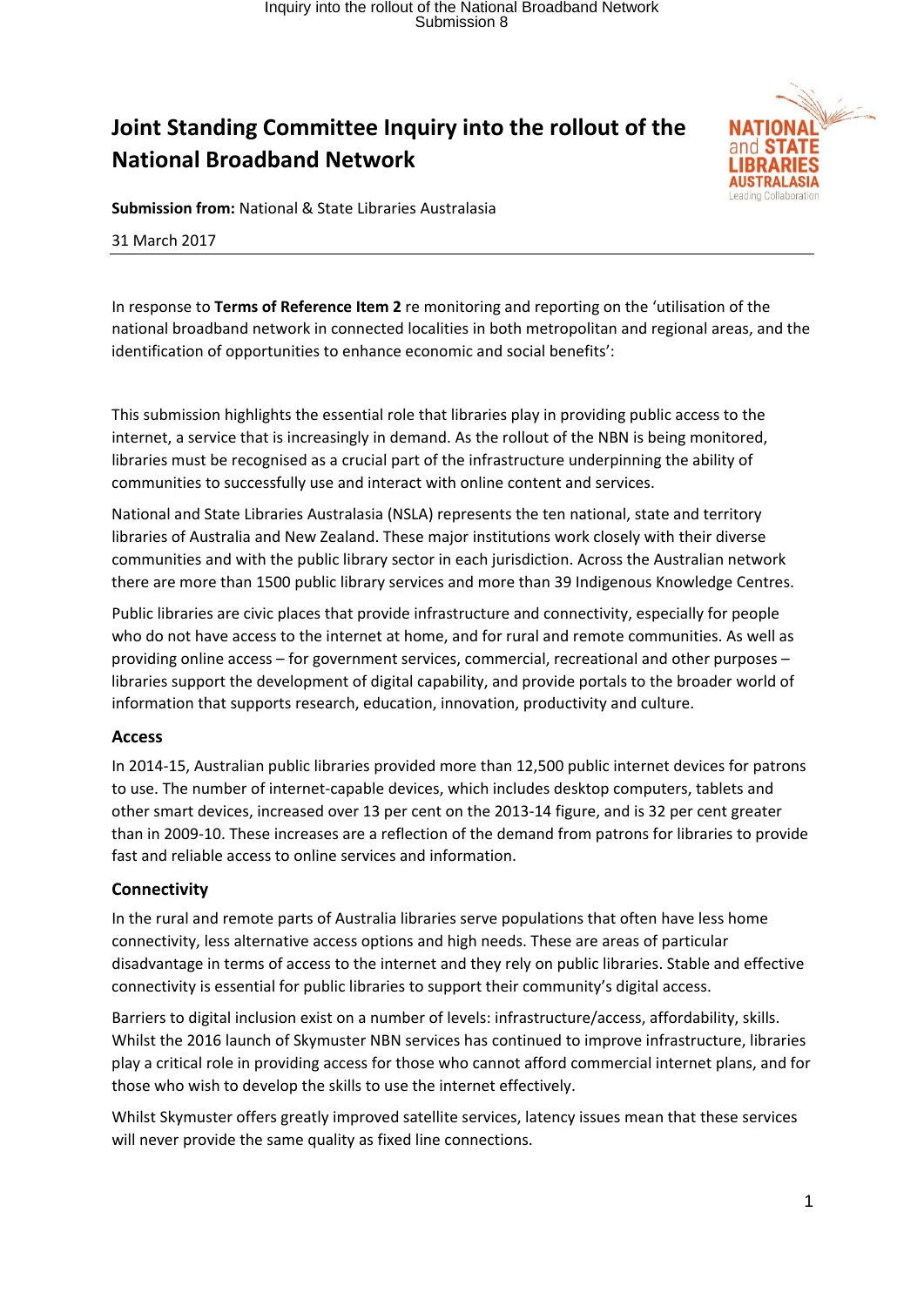# Inquiry into the rollout of the National Broadband Network Submission 8

### **Digital literacy and citizenship**

The ability to meaningfully navigate and function in the digital environment is essential for effective citizenship. Digital literacy is vital to using e‐government services. Digital literacy improves quality of life: a person is more likely to have a job, to earn an income, to be in good health, and to be involved with the community if they have functional literacy skills. Libraries provide practical and flexible digital literacy services to allow the whole community to access services and improve their skills.

Digital inclusion is particularly important to addressing remote and Indigenous disadvantage in the NT. Online access to government and banking services is critical, particularly as government services increasingly shift online. If this is the preferred channel for interaction with government departments it is critical to ensure that all citizens have appropriate internet access available.

The Australian Digital Inclusion Index still under‐reports digital exclusion as it doesn't include remote Indigenous community data.

The household internet access model doesn't work well in Indigenous communities, and the internet is generally used on mobile devices. This can be particularly challenging for people without the capacity to pay for mobile plans (eg children), making the availability of free community wi‐fi provided by libraries even more important.

The Northern Territory Library's NBN community wifi points have been classified as Public Interest Premises plans which is extremely helpful, particularly the capacity to use the allowance at any time of the day. But whilst the 150GB per month data allowance through PIP is an improvement, it is still inadequate shared across an entire community over a month, so communities where library internet connections are delivered via satellite still receive lower levels of service.

Thank you for the opportunity to contribute to this inquiry. We hope that in monitoring the rollout of the NBN, public access to the network through libraries will be prioritised and regularly reported.

Kate Torney Deputy Chair National & State Libraries Australasia

www.nsla.org.au nsla@slv.vic.gov.au